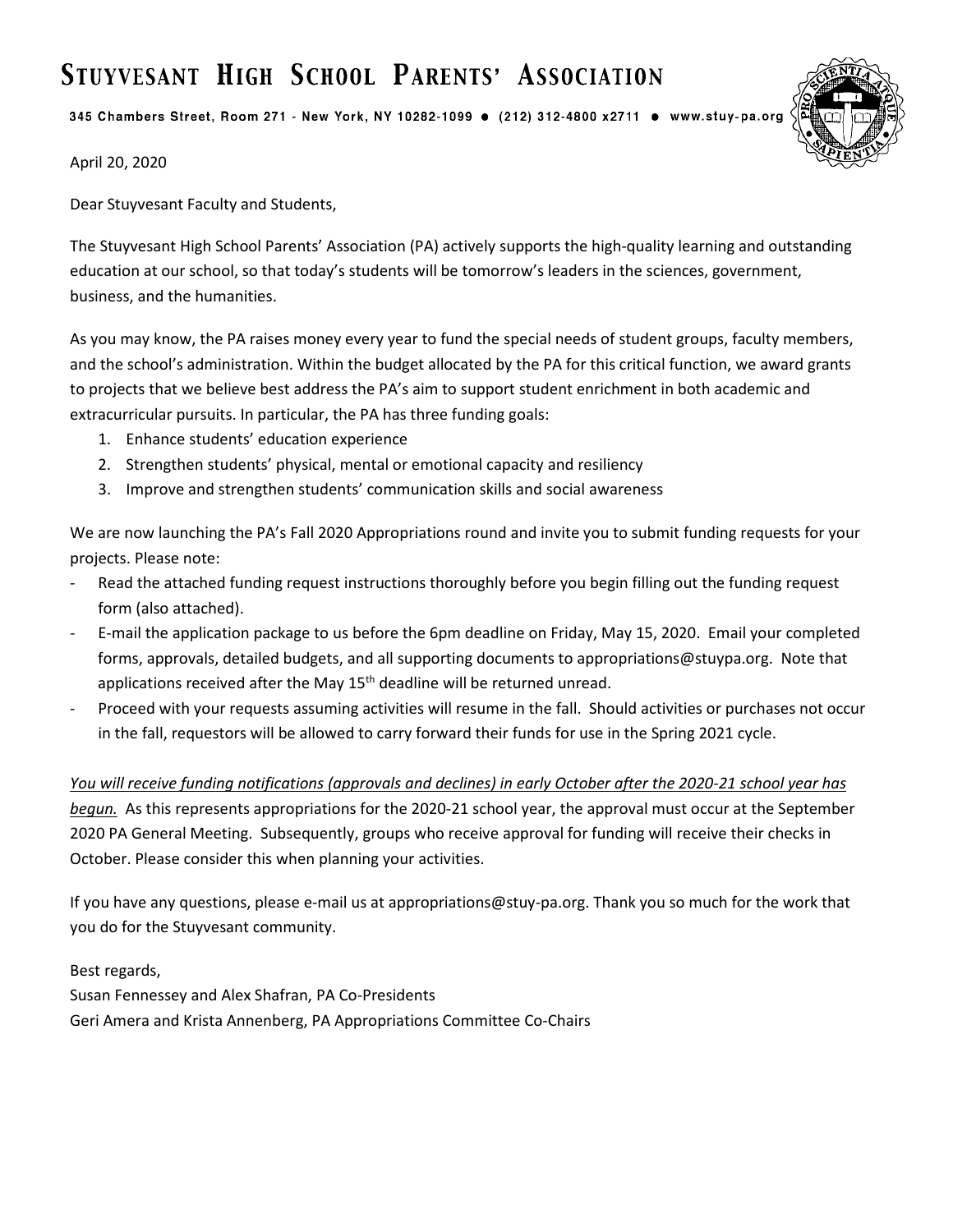# STUYVESANT HIGH SCHOOL PARENTS' ASSOCIATION

345 Chambers Street, Room 271 - New York, NY 10282-1099 · (212) 312-4800 x2711 · www.stuy-pa.org



### **Parents' Association of Stuyvesant High School 2020-2021 Funding Request Instructions Round 1: Fall 2020**

*Deadline: Proposals due 6pm on Friday, May 15, 2020*

#### **PA Funding Goals:**

The PA aims to support student enrichment in both academic and extracurricular pursuits. In particular, the PA targets funding to projects that:

- 1. Enhance students' education experience.
- 2. Strengthen students' physical, mental, or emotional capacity and resilience.
- 3. Improve and strengthen students' communication skills and social awareness.

#### **Instructions and Guidelines:**

*Note that missing components may result in the return of your application.*

- 1. Fill out the Funding Request Form completely (attached). Proceed with your requests assuming activities will resume in the fall. Should activities or purchases not occur in the fall, requestors will be allowed to carry forward their funds for use in the Spring 2021 cycle.
- 2. If the student leader is currently a senior, please also list another student leader.
- 3. A faculty advisor is required. The advisor must be active and not on leave. Attach the email approval by the faculty advisor to the application.
- 4. Assistant principal information and sign off are also required. Attach the email approval by the faculty advisor to the application.
- 5. Include a brief narrative describing the request, how it addresses the PA's three funding goals and the project's importance to and impact on the Stuyvesant community. Make sure to add:
	- a. Any relevant information to support and describe how this funding will be used.
	- b. Impact if funding is not provided.
	- c. Success stories of previous funding.
	- d. Peer reviews or feedback from the department or prior project participants.
	- e. Any related documentation/ reviews (include URLs if available and appropriate).
- 6. Itemized budget (use sample budget as a guide):
	- a. Include any previous unspent funding in balance brought forward column. The expectation is that groups will use unspent balances.
	- b. If the request is for a single item and the cost of the item is noted in the form or the narrative, an itemized budget is not necessary.
	- c. The budget should be detailed, break down the projected costs clearly, and the list of items support the project purpose.
	- d. Examples of requests traditionally funded:
		- i. Registration fees for teams/ clubs to participate in tournaments, competitions, conferences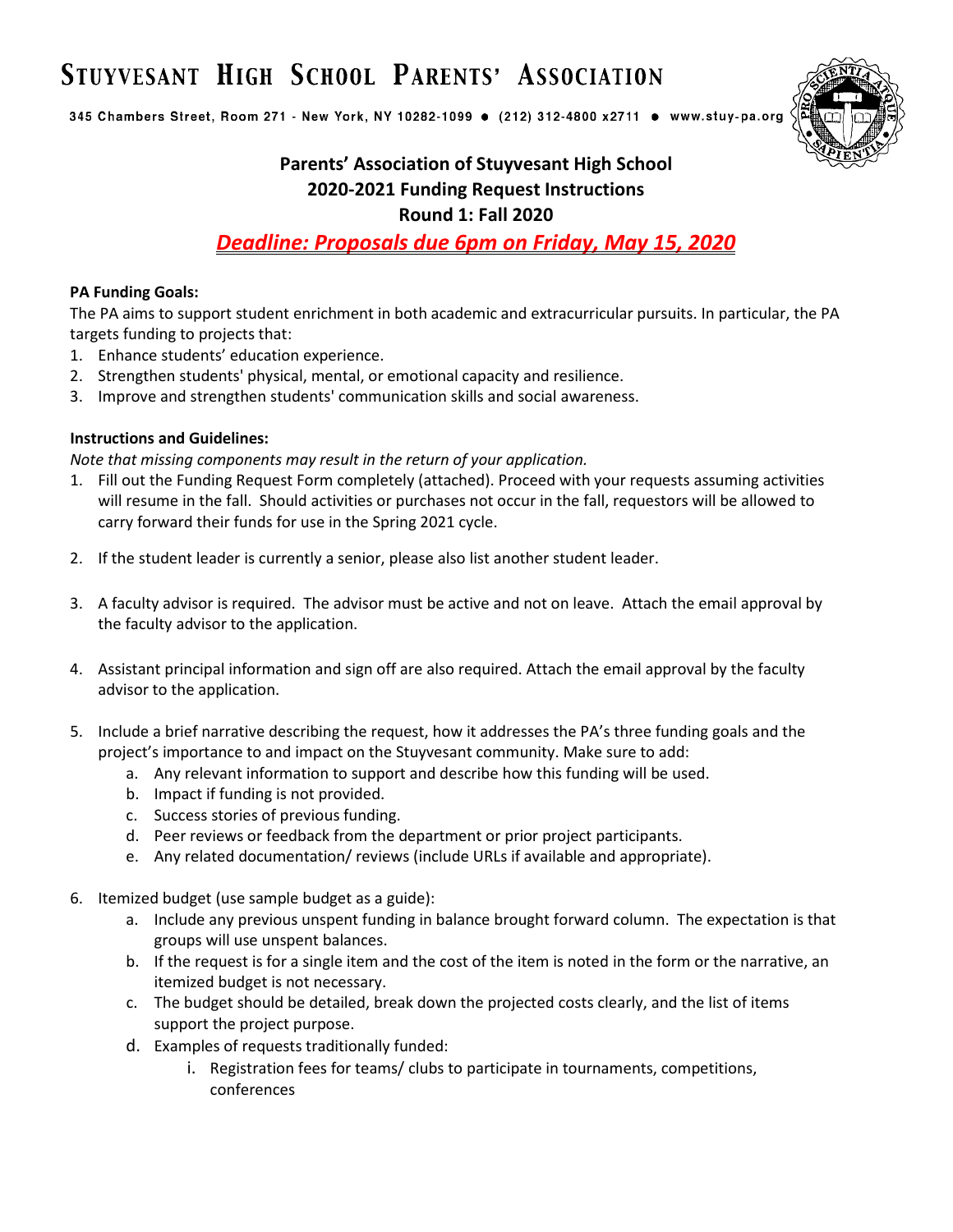# STUYVESANT HIGH SCHOOL PARENTS' ASSOCIATION

345 Chambers Street, Room 271 - New York, NY 10282-1099 · (212) 312-4800 x2711 · www.stuy-pa.org



(Continued from previous page)

- ii. Coaching fees
- iii. Textbooks not covered by DOE funds
- iv. Smartboards/ computers/ peripheries for technology services or tech clubs
- v. Uniforms (as required to wear to tournaments and competitions)
- vi. Equipment, software, and hardware, as long as they are not infrastructure related (requiring construction, installation of outlets, plumbing, additional wifi or cabling)
- e. Examples of requests traditionally *not* funded:
	- i. Travel expenses, i.e., camp fees, hotel, flights, carfare, bus, local travel, gas
	- ii. Religious clubs/ activities
	- iii. Tshirts
- f. Funding requests for "big ticket" items, such as those that are considered capital (with over five years of life span and cost over \$35,000) are discouraged because such items are usually funded by other sources such as the DOE. Examples may include new class or curriculum development. These requests may be re-directed to other groups at Stuyvesant HS such as the alumni association or the grants committee.
- 7. Submit a summary progress report if funding was received in the 2019-2020 school year (form attached). Missing progress reports may lead to the deferral or decline of the current application.
- 8. Incomplete forms or documentation may not be reviewed and may be returned.
- 9. Any e-mails and/or phone calls from Appropriations Committee members requesting additional information must be responded to in a timely manner or proposals will not be considered.

#### **Timeline:**

**Friday, May 15, 2020 @ 6pm – Deadline for submissions. Submit completed and signed form, narrative, budget, approvals, and other relevant documents via email to [appropriations@stuy-pa.org.](mailto:appropriations@stuy-pa.org)** 

**October 2020 – Approval/ Decline Notification letters distributed followed by check disbursement. Please keep this in mind when planning activities**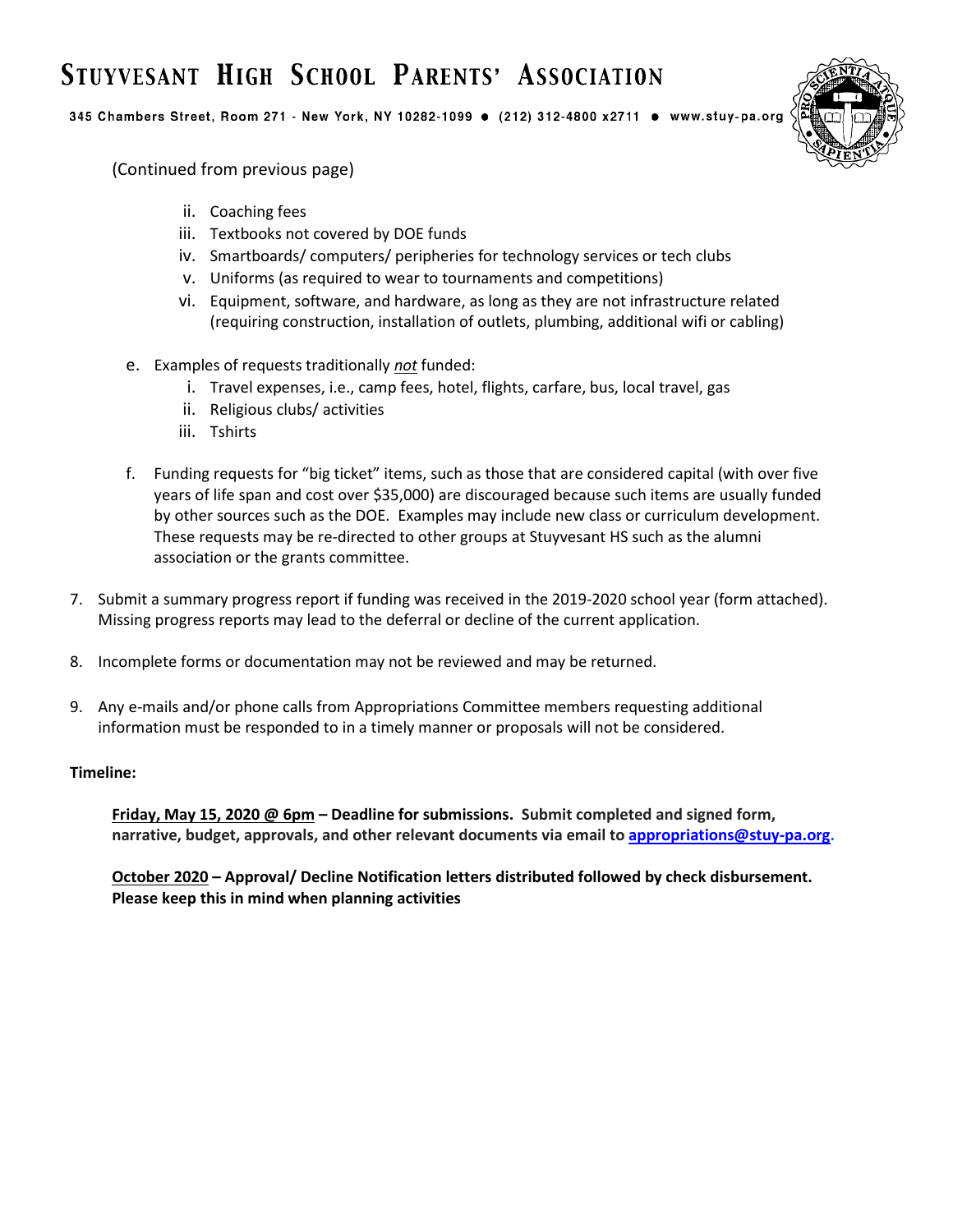|                                                                                                                                                                                                                                                                                                                                                                                                                                                                                                                                                                                                                                                                                                                                                                                                                                                                                                                                                                                                                                                                                                                                                                                                                   | <b>FOR PA USE:</b><br><b>Parents' Association of Stuyvesant High School</b><br><b>Funding Request Form</b><br>App#<br>Fall 2020 Round<br><b>F20</b><br>Due: 6pm on Friday, May 15, 2020<br>Please refer to the instructions before filling out this form<br>Date:                                                                                                                                                                                                                                            |  |  |  |  |  |  |  |  |
|-------------------------------------------------------------------------------------------------------------------------------------------------------------------------------------------------------------------------------------------------------------------------------------------------------------------------------------------------------------------------------------------------------------------------------------------------------------------------------------------------------------------------------------------------------------------------------------------------------------------------------------------------------------------------------------------------------------------------------------------------------------------------------------------------------------------------------------------------------------------------------------------------------------------------------------------------------------------------------------------------------------------------------------------------------------------------------------------------------------------------------------------------------------------------------------------------------------------|--------------------------------------------------------------------------------------------------------------------------------------------------------------------------------------------------------------------------------------------------------------------------------------------------------------------------------------------------------------------------------------------------------------------------------------------------------------------------------------------------------------|--|--|--|--|--|--|--|--|
| Contact                                                                                                                                                                                                                                                                                                                                                                                                                                                                                                                                                                                                                                                                                                                                                                                                                                                                                                                                                                                                                                                                                                                                                                                                           | Staff/Advisor Name*:<br>Phone #:<br>Email:<br>AP<br><b>Assistant Principal</b><br>Room #:<br>Signature*:<br>Name:<br>Student Leadership<br>Name:<br>Email:<br>*Faculty advisor and AP approval required. E-signature or email indicating approval are allowed. If approval via email, attach<br>email to application.                                                                                                                                                                                        |  |  |  |  |  |  |  |  |
| <b>Funding Request</b>                                                                                                                                                                                                                                                                                                                                                                                                                                                                                                                                                                                                                                                                                                                                                                                                                                                                                                                                                                                                                                                                                                                                                                                            | Recreation/Social<br>School/Parent Community<br>$\Box$ Academic<br>Extracurricular<br>$\Box$<br>Category:<br>Project Name/<br>Amount<br>Dept/<br>Purpose:<br>Requested: \$<br>Club:<br>Who will benefit from this project? If applicable, pleased also indicate specific class(es) or group(s).<br># people<br>who will<br>benefit:<br>How is this need<br>New Item<br>This is a<br>currently met?<br>Replacement<br>Is there a deadline for receiving this funding? $\Box$ NO $\Box$ YES<br>Please Specify: |  |  |  |  |  |  |  |  |
| What<br>Amounts<br><b>YES</b><br>Has the PA funded a similar request in the past?<br>N <sub>O</sub><br>Years?<br>Funded: \$:<br>If yes, what is the balance<br>If you have received previous PA funding, do you have a balance? $\Box$ NO $\Box$ YES<br>amount: \$<br>Are you requesting funding or received funding for this request from other sources? $\Box$ NO $\Box$ YES<br>If yes, please provide details (all sources, amount, timing):<br>Financial Information<br>What efforts did you make to obtain the lowest bid/prices?<br>Is the request for recurring expenses?<br>$\Box$ NO<br><b>YES</b><br>l 1<br>Recurring Amount: \$<br>How will they be<br>covered in the future?<br>Please include the following attachments:<br>One brief paragraph describing the request. Please state how it addresses the PA's three funding goals and the project's<br>a)<br>importance to the Stuyvesant community.<br>An itemized budget with a breakdown of all components and related costs (use sample budget as a guide).<br>b)<br>Peer reviews or feedback from the department or prior project participants.<br>C)<br>Any related documentation/ reviews (include URLs if available and appropriate).<br>d) |                                                                                                                                                                                                                                                                                                                                                                                                                                                                                                              |  |  |  |  |  |  |  |  |

*(continue to next page)*

 $\overline{1}$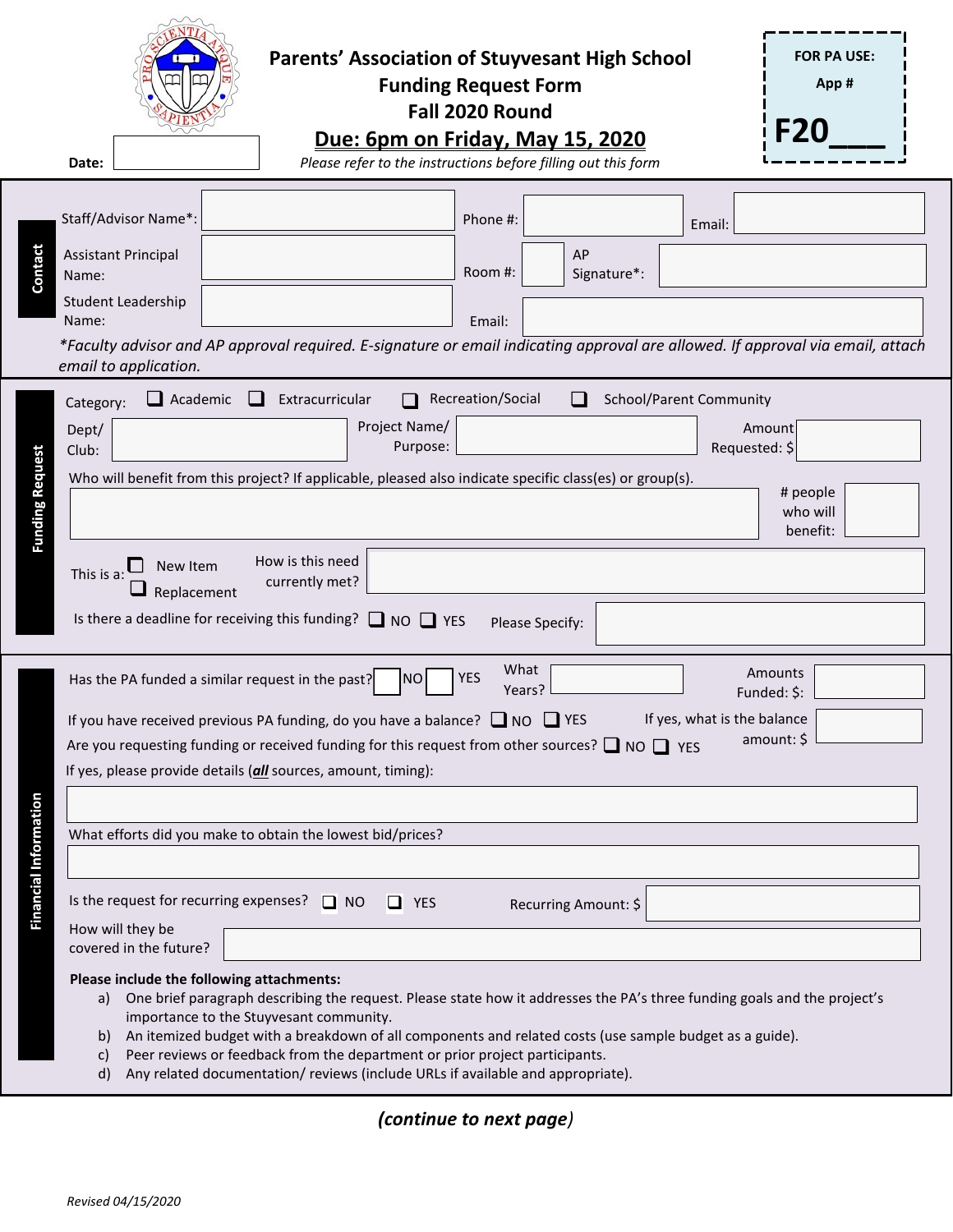

### **Parents' Association of Stuyvesant High School Funding Request Form Fall 2020 Round**

## **Due: 6pm on Friday, May 15, 2020**

*Please refer to the instructions before filling out this form*

### *(continued from previous page)*

| Only          | <b>Reviewer Name:</b>     | <b>Decision Date:</b> | <b>H</b> | Pending/Deferred<br><b>Declined</b> | Approved Approved Amount: \$ Check #: |                    |
|---------------|---------------------------|-----------------------|----------|-------------------------------------|---------------------------------------|--------------------|
| Use<br>R<br>ğ | Rationale:                |                       |          |                                     |                                       | <b>Check Date:</b> |
|               | Follow Up<br>Recommended: |                       |          |                                     |                                       |                    |

- Make sure that you have followed the "Funding Request Instructions" for deadlines and instructions.
- **Include all approvals, progress report, and documentation.**
- **Incomplete applications will not be reviewed.**
- **Submit this completed and signed form and all attachments to [appropriations@stuy‐pa.org.](mailto:appropriations@stuy%E2%80%90pa.org)**

**NOTES**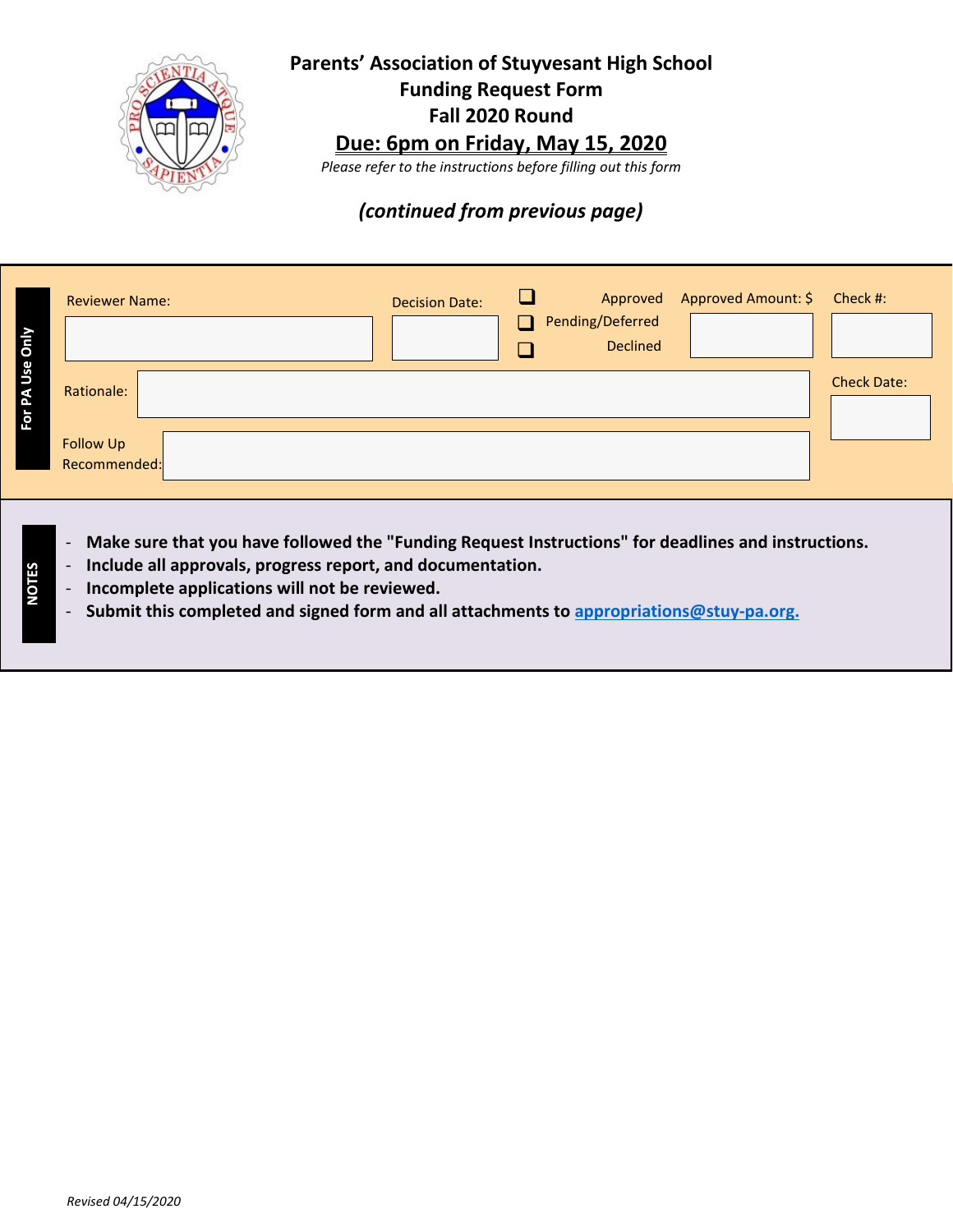## **Sample Project Budget**

| <b>Total Project Cost</b> |                                                                        | \$3,200.00                              | \$400.00                           | \$2,400.00                         |
|---------------------------|------------------------------------------------------------------------|-----------------------------------------|------------------------------------|------------------------------------|
|                           | Desktop publishing software for journal<br>design                      | \$300.00                                | \$0.00                             | \$300.00                           |
| Software                  |                                                                        |                                         |                                    |                                    |
|                           | 30 page color team project booklet                                     | \$400.00                                | \$100.00                           | \$200.00                           |
| Printing                  |                                                                        |                                         |                                    |                                    |
|                           | \$28 /student x 25 students                                            | \$700.00                                | \$0.00                             | \$500.00                           |
|                           | <b>Tournament Registration Fees</b>                                    |                                         |                                    |                                    |
|                           | Easel stands 2 x \$50                                                  | \$100.00                                | \$0.00                             | \$50.00                            |
|                           | Posters for signs                                                      | \$50.00                                 | \$0.00                             | \$50.00                            |
|                           | Rulers, papers, glue, markers, cardboard<br>boxes, various consumables | \$150.00                                | \$0.00                             | \$100.00                           |
|                           | <b>Books</b>                                                           | \$500.00                                | \$0.00                             | \$500.00                           |
| <b>Supplies</b>           |                                                                        |                                         |                                    |                                    |
|                           | 5 hrs/wk x 10 wks x \$20/hr                                            | \$1,000.00                              | \$300.00                           | \$700.00                           |
|                           | Instructor/ Coach Fees                                                 |                                         |                                    |                                    |
| Category                  | Description and Per Item Cost                                          | <b>Total Project</b><br><b>Expenses</b> | <b>Balance Brought</b><br>Forward* | <b>Amount Requested</b><br>from PA |

*\* Unused funding from previous years (if applicable)*